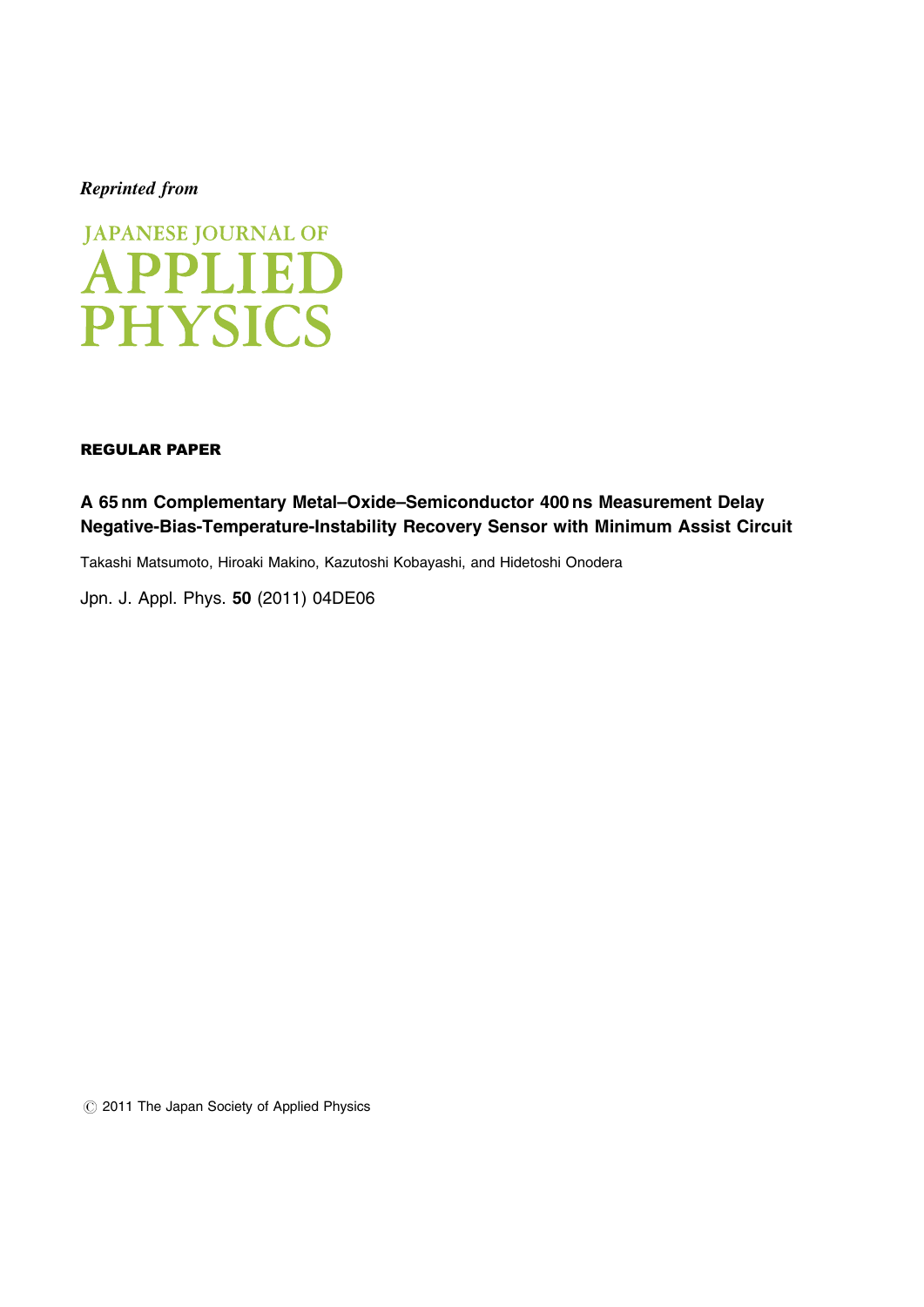Japanese Journal of Applied Physics 50 (2011) 04DE06 [DOI:](http://dx.doi.org/10.1143/JJAP.50.04DE06) [10.1143/JJAP.50.04DE06](http://dx.doi.org/10.1143/JJAP.50.04DE06)

### REGULAR PAPER

# A 65 nm Complementary Metal–Oxide–Semiconductor 400 ns Measurement Delay Negative-Bias-Temperature-Instability Recovery Sensor with Minimum Assist Circuit

Takashi Matsumoto<sup>1\*</sup>, Hiroaki Makino<sup>1</sup>, Kazutoshi Kobayashi<sup>2,3</sup>, and Hidetoshi Onodera<sup>1,3</sup>

<sup>1</sup>Department of Communication and Computer Engineering, Graduate School of Informatics, Kyoto University, Kyoto 606-8501, Japan <sup>2</sup> Department of Electronics, Graduate School of Science and Technology, Kyoto Institute of Technology, Kyoto 606-8585, Japan <sup>3</sup>JST, CREST, Japan

Received September 20, 2010; revised December 11, 2010; accepted December 21, 2010; published online April 20, 2011

We propose a negative bias temperature instability (NBTI) recovery sensor with a 400 ns measurement delay. The measurement delay is about 30 ms when the leakage current of a small single transistor is measured by the conventional method. This sensor contains many unit cells. One unit cell includes 10 p-channel metal–oxide–semiconductor (PMOS) Device-under-tests (DUTs) and two assist n-channel metal–oxide– semiconductor (NMOS) devices. Parallelizing many unit cells can amplify the leakage current and the assist circuit can reduce the rush current to the ammeter, which keeps the measurement range of the ammeter constant during measurement. A short measurement delay is achieved by these two factors. It is confirmed that from 50 to 125 °C, NBTI recovery follows log t from 400 ns to 3000 s. By stressing and recovering thousands of PMOS transistors at the same time, we can observe that the time constants of positively charged defects, which are related to NBTI, are loguniformly distributed in the PMOS devices. Also, this circuit has the highest fidelity to NBTI recovery measurement because off-leak current is used for NBTI recovery characterization and stress is not added during measurement. © 2011 The Japan Society of Applied Physics

#### 1. Introduction

Designing reliable systems has become more difficult in recent years. Besides conventional problems such as transistor leakage, the degradation and variation of transistor performance have a severe impact on the dependability of very-large-scale integration (VLSI) systems. $1-3$  In this paper, we deal with negative bias temperature instability (NBTI), which is one of the strongest reliability concerns for digital and analog complementary metal–oxide–semiconductor (CMOS) circuits. $\frac{4-14}{1}$  In particular, we focus on a sensor circuit design that has high fidelity to NBTI recovery monitoring. In the following, first, we clarify the limitation of NBTI recovery measurement by a single p-channel metal–oxide–semiconductor (PMOS) transistor. Then, we describe an NBTI-recovery sensor with a minimum assist circuit achieving a 400 ns measurement delay. $\frac{18}{18}$ 

#### 2. NBTI-Recovery Measurement by a Single PMOS

Figure 1 shows that the drain-to-source off-leak current (Leak) has a much higher (16 times higher) sensitivity than the saturation current (Ion) under the same amount of deviation in the threshold voltage  $\Delta V_{th}$  according to a circuit-level simulation. Therefore, we use the off-leak current to characterize NBTI recovery with high resolution. Figure 2 shows the typical NBTI recovery measurement result obtained by the off-leak current of a single PMOS transistor. The transistor size used in Figs. 1 and 2 is identical and a small device is used. The bias during the stress phase is  $V_{gs} = -2.0 \text{ V}$ ,  $V_{ds} = 0 \text{ V}$ , and  $V_{sub} = V_s$ , and the bias during the measurement phase is  $V_{gs} = 0 \text{ V}$ ,  $V_{ds} = -1.2 \text{ V}$ , and  $V_{sub} = V_s$ . This measurement is done using an up-to-date semiconductor parameter analyzer $15$ ) and 30 ms is the fastest initial measurement time in the case of off-leak current measurement. The current integration time is about 30 ms and this limits the measurement delay of 30 ms. A triaxial cable of 3 m length is used to connect the analyzer and the probe card.

We see clear step-like recovery behavior. Such step-like behavior is due to the individual recovery of positively



Fig. 1. (Color online) Drain to source off-leak current (Leak) has a much higher (16 times higher) sensitivity than the saturation current (Ion) under the same amount of deviation in the threshold voltage  $\Delta V_{th}$  according to a circuit-level simulation.



Fig. 2. (Color online) NBTI recovery measurement result by off-leak current of a single PMOS transistor for gate stress bias of 2.0 V. The fastest measurement delay is 30 ms.

charged defects.<sup>[11\)](#page-4-0)</sup> Recovery starts immediately (generally, at least  $1 \mu s$ ) after stress is removed or relaxed.<sup>[6\)](#page-4-0)</sup> Thus, the minimum measurement delay of 30 ms is too slow to measure NBTI recovery just after stress is released. As a result, there is an unknown region, as shown in Fig. 2, and

E-mail address: tmatsumoto@vlsi.kuee.kyoto-u.ac.jp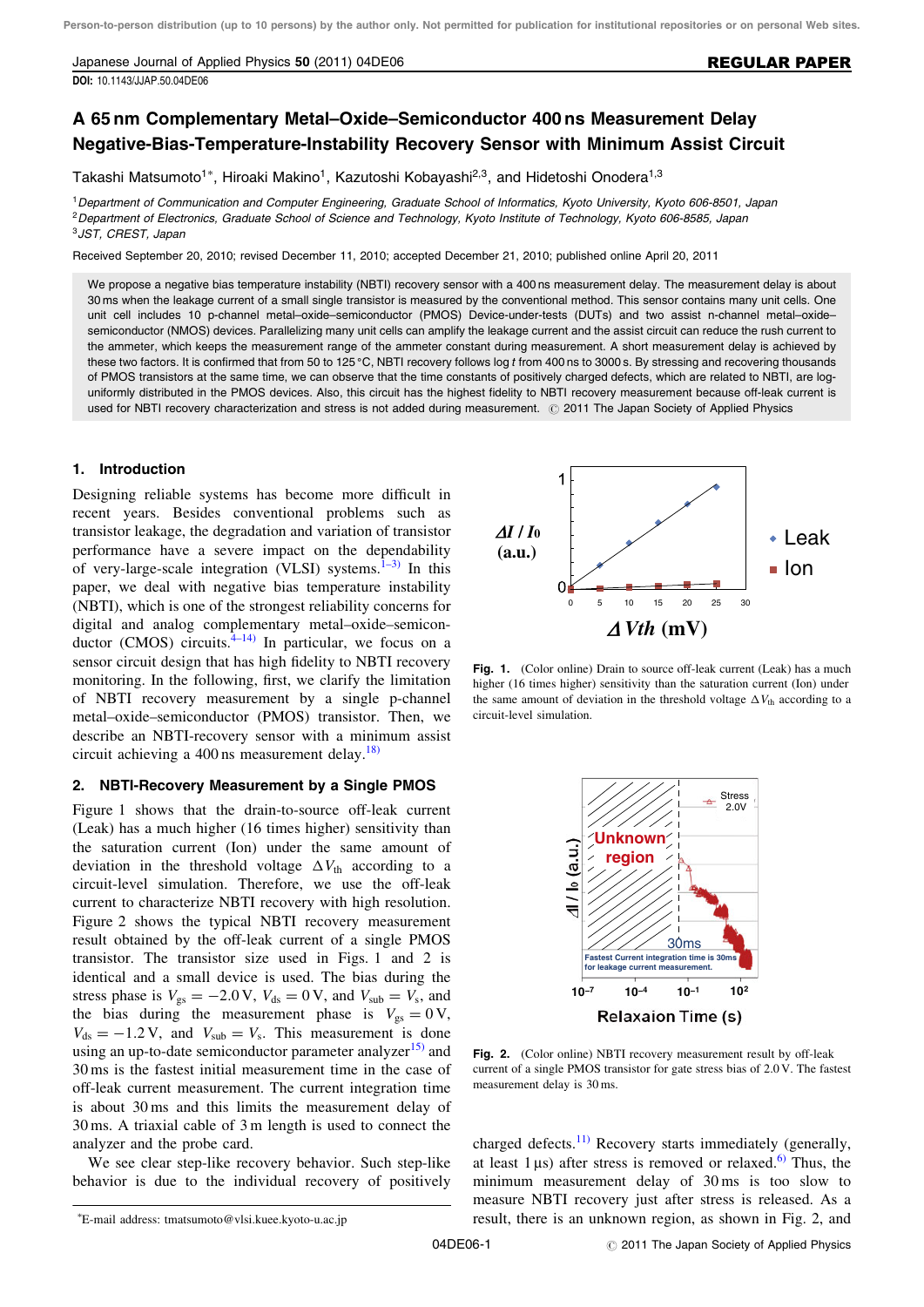Jpn. J. Appl. Phys. 50 (2011) 04DE06 T. Matsumoto et al.



Fig. 3. (Color online) Concept of unit cell circuit design is shown. Unit cell circuit is constructed from a PMOS DUT and two assist NMOSes. Unit cell contains 10 DUTs in parallel in the real circuit.

clarifying the recovery behavior in this region is very important for NBTI recovery modeling. In the next section, we propose an NBTI-recovery measurement circuit that can measure the recovery behavior with as short as a 400 ns delay.

#### 3. NBTI Sensor by Minimum Assist Circuit

Parallelizing many PMOS devices can amplify the off-leak current while achieving high resolution. However, a large amount of charge is stored at the drain node of a DUT PMOS during the NBTI stress phase. As a result, the measurement range of the analyzer changes owing to this large injection current, which makes the measurement speed slower. To avoid this problem, we proposed a circuit that has two assist NMOS devices (MN1 and MN2 in Fig. 3), added to the PMOS DUT. Figure 3 shows the concept of the proposed circuit. This unit cell contains 10 DUTs in parallel and the transistor size of one DUT PMOS is identical to the case in Figs. 1 and 2. Immediately after the NBTI stress is removed, the charge at node P (drain of DUT) is discharged by MN2 for about 30 ns. Then, the off-leak current of the DUT is measured by opening MN1. These two NMOS devices achieves a 400 ns measurement delay as shown in the next section. Figure 4 shows the top structure of the proposed circuit.  $M \times N$  cells in Fig. 3 are connected and the sum of the off-leak current of all these cells is measured. Because there are buffers between unit cells, the time when the leakage current begins to be measured in each cell is delayed slightly. As a result, the peak current that rushes to the ammeter immediately after MN1 is turned on becomes smaller and the measurement delay becomes faster. This enables a 400 ns measurement delay, which is much shorter than that in the single PMOS case  $(30 \text{ ms})$ . Figure 5 shows the unit cell shown in Fig. 3 and the timing chart of the circuit of Fig. 4. The input voltage, VST1, determines whether the DUT is in a stress or recovery mode. Immediately after the DUT enters the recovery mode, VSH becomes ''high'' for a very short time (about 30 ns) to discharge node P in Fig. 5. Owing to this discharge, the large amount of charge at node P stored during stress mode is not injected to the ammeter, enabling the 400 ns measurement delay.

VST2 determines the PMOS leakage measurement duration. As shown in Fig. 5, the measurement delay of the circuit depends on the time until the circuit stays in a



Fig. 4. (Color online) Entire measurement circuit ( $M \times 10N$  DUTs).



Fig. 5. (Color online) Timing chart of the proposed measurement circuit.



Fig. 6. (Color online) Simulation result of current at node Q in Fig. 5.  $\Delta V_{\text{th}} = 0$  mV line means the fresh sample case and  $\Delta V_{\text{th}} = 20$  mV line means the degraded case.

stable state after VST1 becomes ''high''. Figure 6 shows the simulation result of the current at node Q in Fig. 5. The line labeled as  $\Delta V_{\text{th}} = 0$  mV corresponds to a fresh sample case and the line labeled as  $\Delta V_{\text{th}} = 20 \text{ mV}$  represents a degraded case. Owing to the NBTI degradation, the off-leak current decreases, as shown in Fig. 6. Soon after the NBTI stress is removed, there appears a peak current, as shown in Fig. 6. Then, this current becomes stable and we can determine the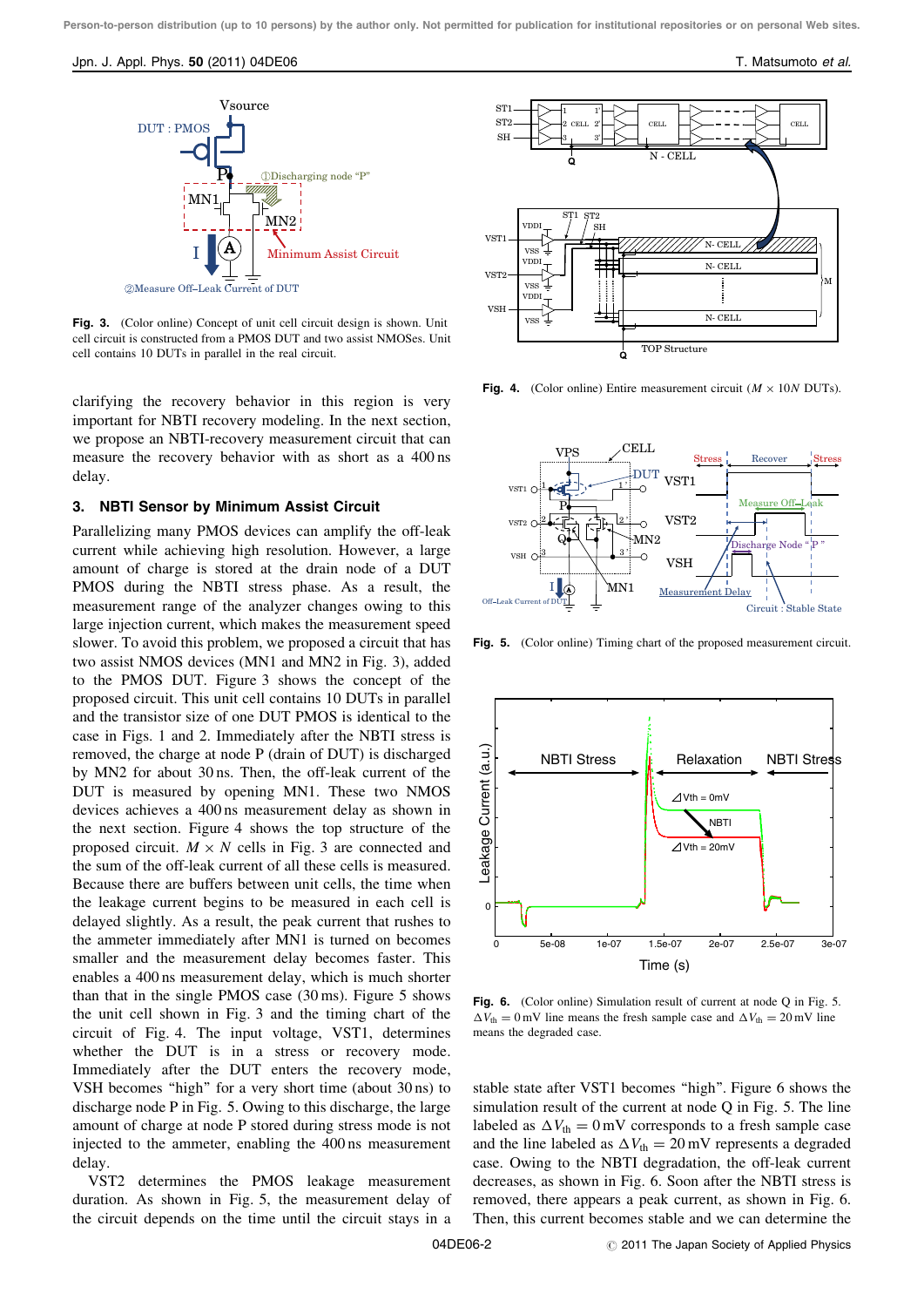

Fig. 7. (Color online) Measurement result of the current at node Q is

shown. The measurement delay is 400 ns in the case of  $M = 4$  and  $N = 54$ .



Fig. 8. (Color online) Chip micrograph fabricated in a 65 nm CMOS.

measurement delay (about 20 ns). Figure 7 shows the measurement result of the current at node Q. The current is measured using a fast current measurement unit.<sup>[16\)](#page-4-0)</sup> The measurement delay is defined as 400 ns in the case of  $M = 4$ and  $N = 54$  as shown in the initial measurement curve (no degradation) of Fig. 7.

In the simulation result of Fig. 6, an ideal power source is used for the node VPS in Fig. 5. On the other hand, DC bias is provided by the SMU of the semiconductor parameter analyser.<sup>[15\)](#page-4-0)</sup> This SMU needs a few us time for the worst case to provide a stable output after the current starts to flow from this SMU. The ratio of this current to the current range of the SMU determines the time until the SMU output becomes stable. In our leakage current case (the number of DUTs is 2160), it is 400 ns and it limits the measurement delay to 400 ns. When the number of DUTs is increased from 2160 to 10000, the measurement delay also monotonically increases and it is a few  $\mu s$  for the case of 10000 DUTs. The measurement sequence in Fig. 5 can avoid channel hot carrier injection (HCI) because all the DUTs are in the off state during stress and measurement. Figure 8 shows a chip micrograph. The physical gate oxide thickness is 1.7 nm,  $W/L$  (drawn) of DUT is 11.75, and the minimum L is 50 nm (physical). It was fabricated in a commercial 65 nm CMOS technology.

#### 4. Measurement Results of Proposed Circuit

Figure 9 shows the measurement results of NBTI recovery with 2160 PMOS DUTs ( $M = 4$  and  $N = 54$ ) after a 1000 s stress. The horizontal axis is the log scale and the vertical axis is the linear scale. The bias during the stress phase is



Fig. 9. (Color online) NBTI recovery measurement by the proposed circuit. NBTI recovery follows log <sup>t</sup> from 400 ns for all temperatures. Fitting lines ( $log t$ ) to the experimental data are also shown.

 $V_{gs} = -2.2 \text{ V}$ ,  $V_{ds} = 0 \text{ V}$ , and  $V_{sub} = V_s$ , and the bias during the measurement phase is  $V_{gs} = 0 \text{ V}$ ,  $V_{ds} = -2.2 \text{ V}$ , and  $V_{sub} = V_s$ . The current integration time is also shown and the integration time is set to the optimal value corresponding to the relaxation time. When the current integration time is below  $100 \,\mu s$ , the measurement points have some variation owing to environmental noise that is as large as the environmental noise shown in Fig. 7 for the worst case. After one sample is stressed at one temperature for 1000 s, it is recovered for 3000 s at the same temperature. The temperature is varied from 50 to  $125^{\circ}$ C. The measurement delay as defined in Fig. 5 is 400 ns. Proposed circuit can measure the unknown region in Fig. 2. NBTI recovery clearly follows  $\log t$  from 400 ns to 3000 s for all temperatures. This is because the time constants of positively charged defects are log-uniformly distributed in the PMOS devices. $17$  What we observe in Fig. 9 is the averaged recovery behavior of 2160 PMOS transistors connected in parallel. We can observe such a  $\log t$  behavior without measuring many single transistors individually. When a DUT is in the recovery mode, it is in the off state. Thus, there is no perturbation to the gate bias of DUTs. This enables high-fidelity NBTI recovery measurement, and other conventional methods do not have such a high fidelity.

#### 5. Conclusions

We have proposed an NBTI-recovery sensor with a 400 ns measurement delay that includes many unit cells of ten PMOS DUTs and two assist NMOS devices. It is confirmed that NBTI recovery follows  $\log t$  from 400 ns to 3000 s. By degrading and recovering thousands of PMOS transistors at the same time, we can observe that the time constants of positively charged defects, which are related to NBTI, are log-uniformly distributed in the PMOS devices. Also, this circuit has the highest fidelity to NBTI recovery measurement.

#### Acknowledgment

The VLSI chip in this study has been fabricated in the chip fabrication program of VLSI Design and Education Center (VDEC), the University of Tokyo in collaboration with STARC, e-shuttle, Inc., and Fujitsu Ltd.